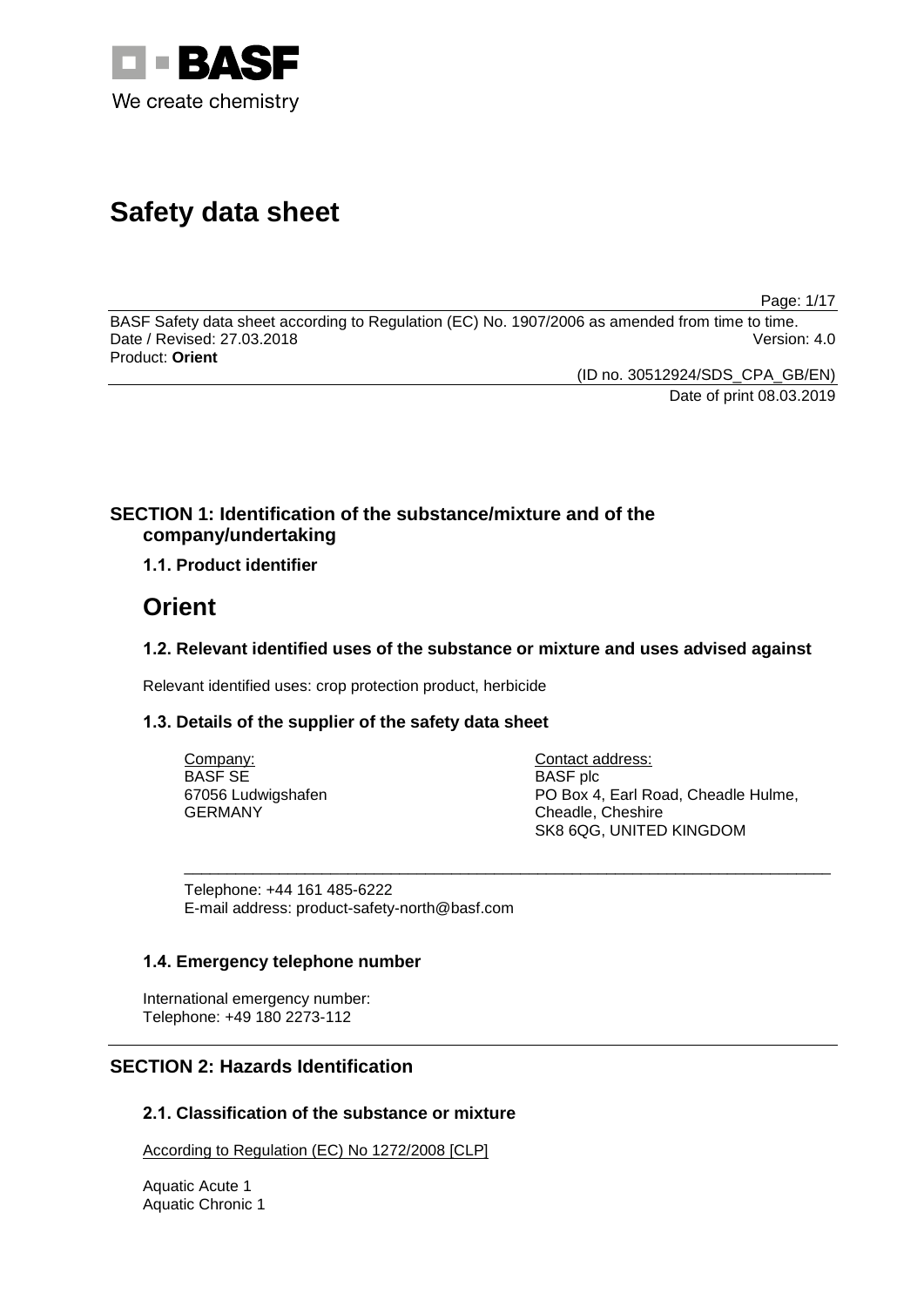Page: 2/17

BASF Safety data sheet according to Regulation (EC) No. 1907/2006 as amended from time to time. Date / Revised: 27.03.2018 Version: 4.0 Product: **Orient**

> (ID no. 30512924/SDS\_CPA\_GB/EN) Date of print 08.03.2019

H400, H410

For the classifications not written out in full in this section the full text can be found in section 16.

### **2.2. Label elements**

Globally Harmonized System (GHS) in accordance with UK regulations.

Pictogram:



Signal Word: Warning

Hazard Statement: H400 Very toxic to aquatic life. H410 Very toxic to aquatic life with long lasting effects.

Precautionary Statements (Response): P391 Collect spillage.

Labeling of special preparations (GHS): EUH208: May produce an allergic reaction. Contains: pendimethalin (ISO); N-(1-ethylpropyl)-2,6 dinitro-3,4-xylidine, 1,2-benzisothiazol-3(2H)-one; 1,2-benzisothiazolin-3-one

#### **2.3. Other hazards**

According to Regulation (EC) No 1272/2008 [CLP]

See section 12 - Results of PBT and vPvB assessment.

If applicable information is provided in this section on other hazards which do not result in classification but which may contribute to the overall hazards of the substance or mixture.

#### **SECTION 3: Composition/Information on Ingredients**

#### **3.1. Substances**

Not applicable

**3.2. Mixtures**

Chemical nature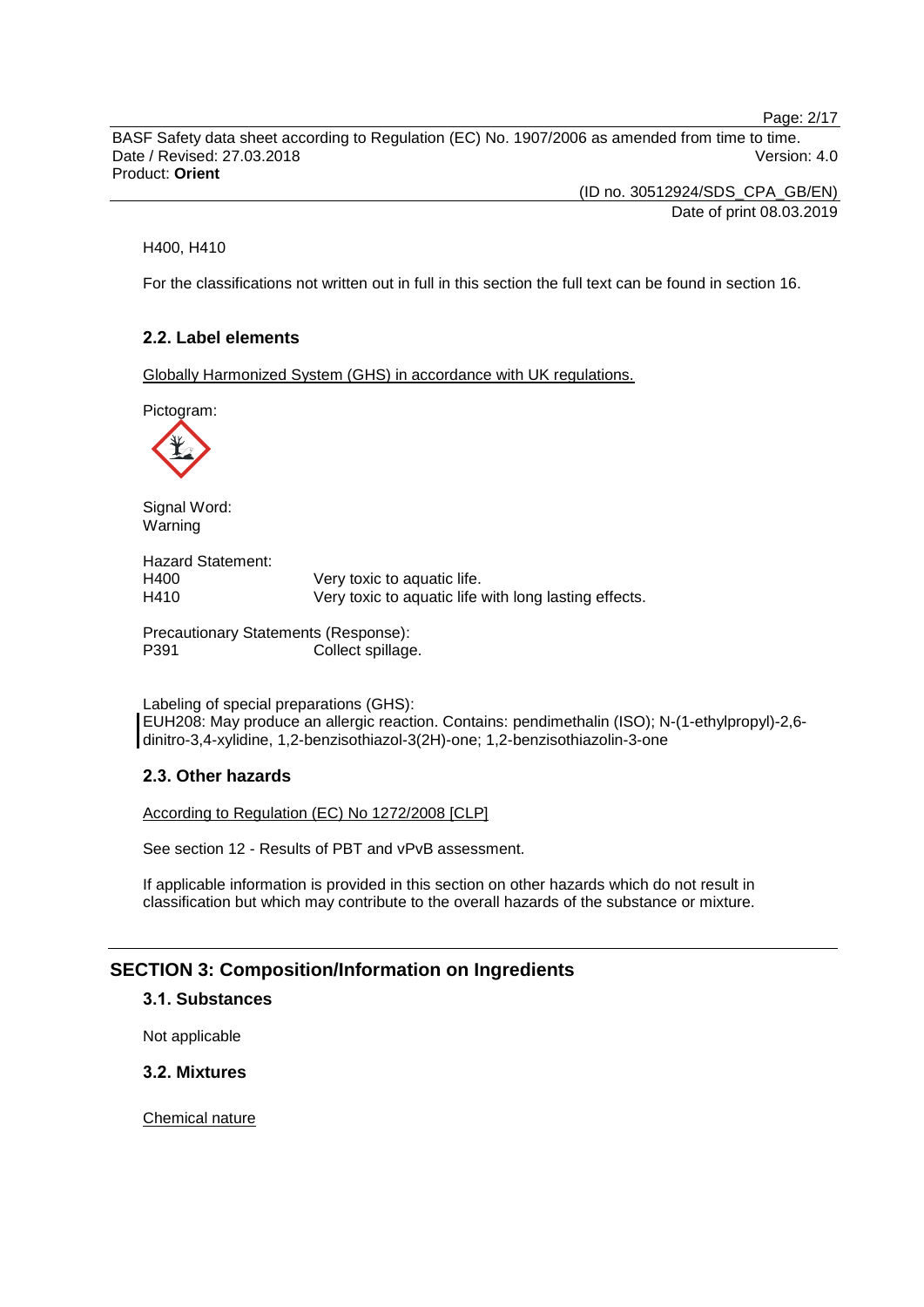Page: 3/17

BASF Safety data sheet according to Regulation (EC) No. 1907/2006 as amended from time to time. Date / Revised: 27.03.2018 Version: 4.0 Product: **Orient**

(ID no. 30512924/SDS\_CPA\_GB/EN)

Date of print 08.03.2019

crop protection product, herbicide, suspension concentrate (SC)

Hazardous ingredients (GHS) according to Regulation (EC) No. 1272/2008

pendimethalin (ISO); N-(1-ethylpropyl)-2,6-dinitro-3,4-xylidine Content (W/W): 29.7 % CAS Number: 40487-42-1 EC-Number: 254-938-2 INDEX-Number: 609-042-00-X Skin Sens. 1 Aquatic Acute 1 Aquatic Chronic 1 H317, H400, H410

> Differing classification according to current knowledge and the criteria given in Annex I of Regulation (EC) No. 1272/2008 Skin Sens. 1B Aquatic Acute 1 Aquatic Chronic 1 H317, H400, H410

picolinafen (ISO); 2-Pyridinecarboxamide, N-(4-fluorophenyl)-6-[3-(trifluoromethyl)phenoxy]- Content (W/W): 0.68 % CAS Number: 137641-05-5 Aquatic Acute 1 Aquatic Chronic 1 H400, H410

sodium alkylnaphthalene sulphonate, formaldehyde condensate<br>Content (W/W): < 10 % Eye Dam./Irrit. 2 Content (W/W):  $<$  10 % H319

| 1,2-benzisothiazol-3(2H)-one; 1,2-benzisothiazolin-3-one                                                  |                                                                                                                                                          |
|-----------------------------------------------------------------------------------------------------------|----------------------------------------------------------------------------------------------------------------------------------------------------------|
| Content (W/W): $< 0.05 \%$<br>CAS Number: 2634-33-5<br>EC-Number: 220-120-9<br>INDEX-Number: 613-088-00-6 | Acute Tox. 4 (oral)<br>Skin Corr./Irrit. 2<br>Eye Dam./Irrit. 1<br>Skin Sens. 1<br>Aquatic Acute 1<br>M-factor acute: 10<br>H318, H315, H302, H317, H400 |
|                                                                                                           | Specific concentration limit:<br>Skin Sens. $1:>=0.05\%$                                                                                                 |

Propane-1,2-diol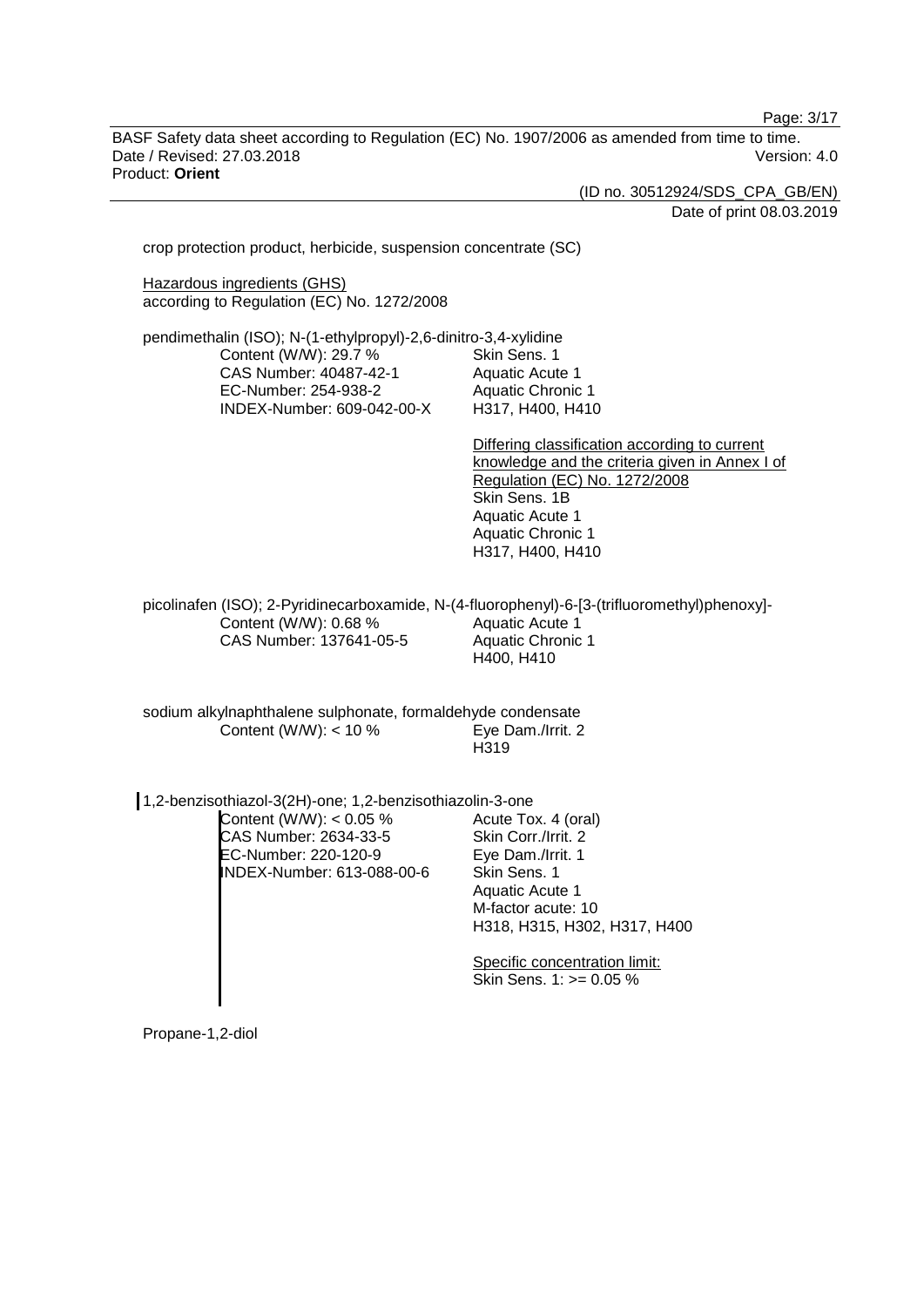Page: 4/17

BASF Safety data sheet according to Regulation (EC) No. 1907/2006 as amended from time to time. Date / Revised: 27.03.2018 Version: 4.0 Product: **Orient**

> (ID no. 30512924/SDS\_CPA\_GB/EN) Date of print 08.03.2019

Content (W/W): < 20 % CAS Number: 57-55-6 EC-Number: 200-338-0 REACH registration number: 01- 2119456809-23

Silica gel, precipitated, crystalline free Content (W/W):  $< 5 \%$ CAS Number: 112926-00-8 REACH registration number: 01- 2119379499-16

For the classifications not written out in full in this section, including the hazard classes and the hazard statements, the full text is listed in section 16.

### **SECTION 4: First-Aid Measures**

#### **4.1. Description of first aid measures**

Remove contaminated clothing.

Show container, label and/or safety data sheet to physician.

If inhaled: Keep patient calm, remove to fresh air.

On skin contact: Wash thoroughly with soap and water.

On contact with eyes: Wash affected eyes for at least 15 minutes under running water with eyelids held open.

On ingestion: Rinse mouth and then drink plenty of water.

#### **4.2. Most important symptoms and effects, both acute and delayed**

Symptoms: The most important known symptoms and effects are described in the labelling (see section 2) and/or in section 11., Further important symptoms and effects are so far not known.

### **4.3. Indication of any immediate medical attention and special treatment needed**

Treatment: Symptomatic treatment (decontamination, vital functions).

### **SECTION 5: Fire-Fighting Measures**

**5.1. Extinguishing media** Suitable extinguishing media: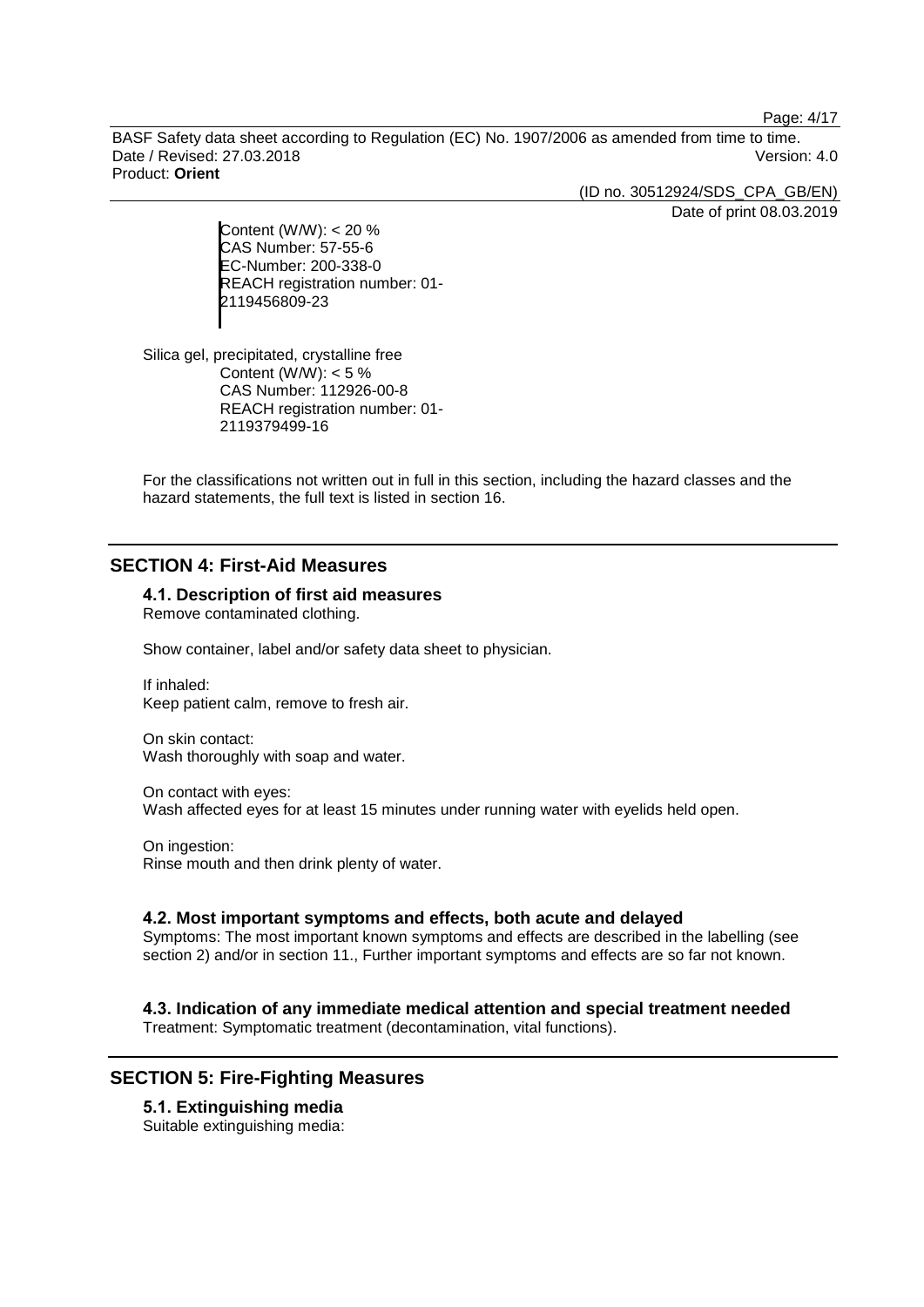Page: 5/17

BASF Safety data sheet according to Regulation (EC) No. 1907/2006 as amended from time to time. Date / Revised: 27.03.2018 Version: 4.0 Product: **Orient**

(ID no. 30512924/SDS\_CPA\_GB/EN)

Date of print 08.03.2019

water spray, carbon dioxide, foam, dry powder

#### **5.2. Special hazards arising from the substance or mixture**

carbon monoxide, hydrogen fluoride, Carbon dioxide, nitrogen oxides, sulfur oxides The substances/groups of substances mentioned can be released in case of fire.

#### **5.3. Advice for fire-fighters**

#### Special protective equipment:

Wear self-contained breathing apparatus and chemical-protective clothing.

Further information:

Collect contaminated extinguishing water separately, do not allow to reach sewage or effluent systems. Dispose of fire debris and contaminated extinguishing water in accordance with official regulations. In case of fire and/or explosion do not breathe fumes. Keep containers cool by spraying with water if exposed to fire.

### **SECTION 6: Accidental Release Measures**

#### **6.1. Personal precautions, protective equipment and emergency procedures**

Do not breathe vapour/spray. Use personal protective clothing. Avoid contact with the skin, eyes and clothing.

#### **6.2. Environmental precautions**

Do not discharge into the subsoil/soil. Do not discharge into drains/surface waters/groundwater.

Do not allow contamination of public drains or surface or ground waters. Inform local water plc if spillage enters drains and the Environment Agency (England & Wales), the Scottish Environmental Protection Agency (Scotland), or the Environment and Heritage Service (Northern Ireland) if it enters surface or ground waters. Keep people and animals away.

#### **6.3. Methods and material for containment and cleaning up**

For small amounts: Pick up with suitable absorbent material (e.g. sand, sawdust, general-purpose binder, kieselguhr).

For large amounts: Dike spillage. Pump off product.

Dispose of absorbed material in accordance with regulations. Collect waste in suitable containers, which can be labeled and sealed. Clean contaminated floors and objects thoroughly with water and detergents, observing environmental regulations.

#### **6.4. Reference to other sections**

Information regarding exposure controls/personal protection and disposal considerations can be found in section 8 and 13.

### **SECTION 7: Handling and Storage**

**7.1. Precautions for safe handling**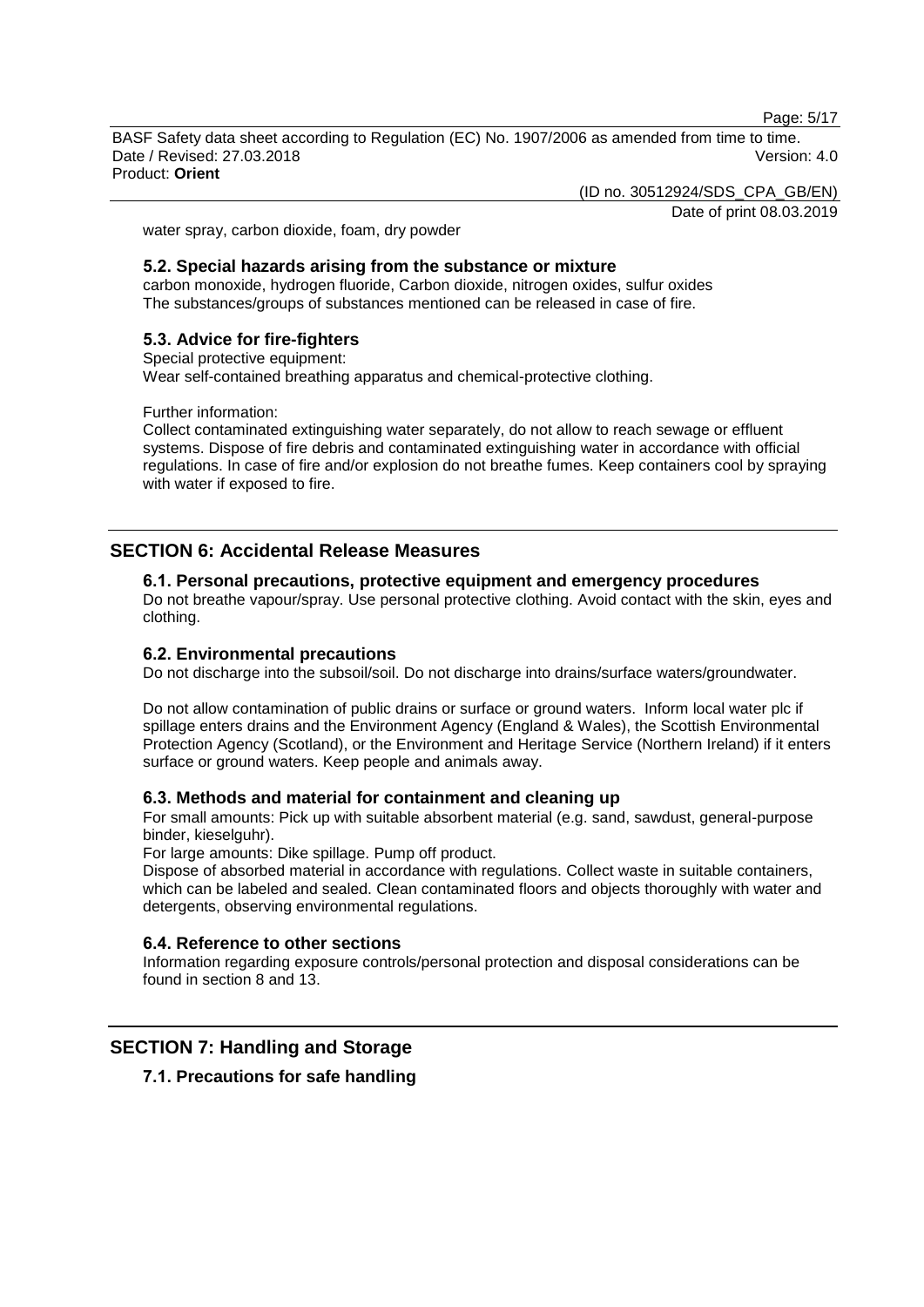Page: 6/17

BASF Safety data sheet according to Regulation (EC) No. 1907/2006 as amended from time to time. Date / Revised: 27.03.2018 Version: 4.0 Product: **Orient**

(ID no. 30512924/SDS\_CPA\_GB/EN)

Date of print 08.03.2019

No special measures necessary if stored and handled correctly. Ensure thorough ventilation of stores and work areas. When using do not eat, drink or smoke. Hands and/or face should be washed before breaks and at the end of the shift.

Protection against fire and explosion:

No special precautions necessary. The substance/product is non-combustible. Product is not explosive.

#### **7.2. Conditions for safe storage, including any incompatibilities**

Segregate from foods and animal feeds. Further information on storage conditions: Keep away from heat. Protect from direct sunlight.

Protect from temperatures below: -5 °C The product can crystallize below the limit temperature. Protect from temperatures above: 35 °C Changes in the properties of the product may occur if substance/product is stored above indicated temperature for extended periods of time.

#### **7.3. Specific end use(s)**

For the relevant identified use(s) listed in Section 1 the advice mentioned in this section 7 is to be observed.

### **SECTION 8: Exposure Controls/Personal Protection**

#### **8.1. Control parameters**

Components with occupational exposure limits

57-55-6: Propane-1,2-diol

TWA value 474 mg/m3 ; 150 ppm (WEL/EH 40 (UK)), Total vapour and particulates TWA value 10 mg/m3 (WEL/EH 40 (UK)), Particulate 7631-86-9: Silicon dioxide

TWA value 6 mg/m3 (WEL/EH 40 (UK)), Inhalable dust TWA value 2.4 mg/m3 (WEL/EH 40 (UK)), Respirable dust

Refer to the current edition of HSE Guidance Note EH40 Occupational Exposure Limits (United Kingdom). For normal use and handling refer to the product label/leaflet.

#### **8.2. Exposure controls**

Personal protective equipment

Respiratory protection: Respiratory protection not required.

Hand protection: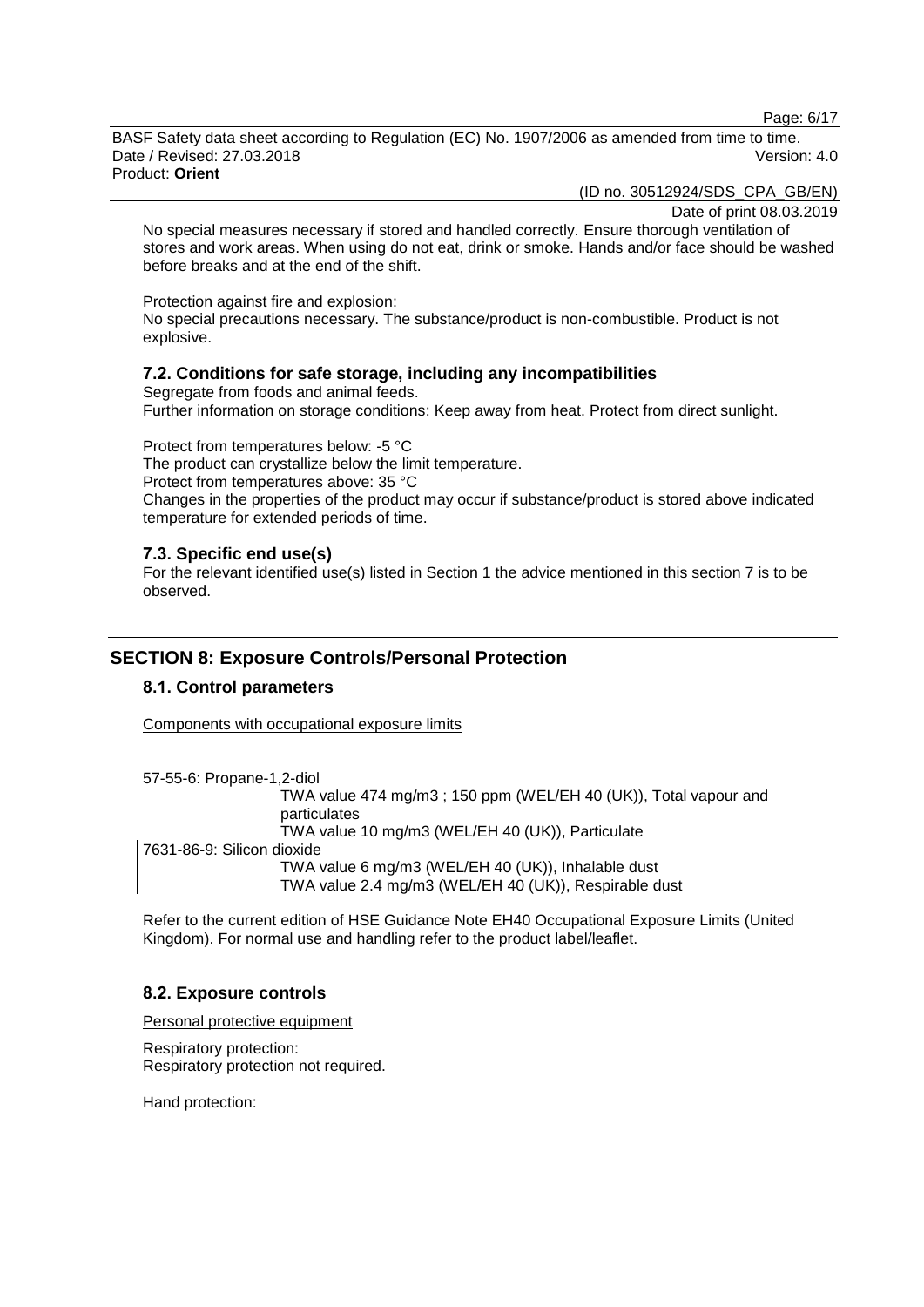Page: 7/17

BASF Safety data sheet according to Regulation (EC) No. 1907/2006 as amended from time to time. Date / Revised: 27.03.2018 Version: 4.0 Product: **Orient**

(ID no. 30512924/SDS\_CPA\_GB/EN)

Date of print 08.03.2019

Suitable chemical resistant safety gloves (EN 374) also with prolonged, direct contact (Recommended: Protective index 6, corresponding > 480 minutes of permeation time according to EN 374): E.g. nitrile rubber (0.4 mm), chloroprene rubber (0.5 mm), butyl rubber (0.7 mm) etc.

#### Eye protection:

Safety glasses with side-shields (frame goggles) (e.g. EN 166)

#### Body protection:

Body protection must be chosen depending on activity and possible exposure, e.g. apron, protecting boots, chemical-protection suit (according to EN 14605 in case of splashes or EN ISO 13982 in case of dust).

#### General safety and hygiene measures

The statements on personal protective equipment in the instructions for use apply when handling crop-protection agents in final-consumer packing. Wearing of closed work clothing is recommended. Store work clothing separately. Keep away from food, drink and animal feeding stuffs.

### **SECTION 9: Physical and Chemical Properties**

#### **9.1. Information on basic physical and chemical properties**

| Form:                        | suspension                              |                          |
|------------------------------|-----------------------------------------|--------------------------|
| Colour:                      | orange                                  |                          |
| Odour:                       | sweetish                                |                          |
| Odour threshold:             |                                         |                          |
|                              | Not determined due to potential         |                          |
|                              | health hazard by inhalation.            |                          |
|                              | approx. 5.6 - 7.6                       |                          |
| pH value:                    |                                         |                          |
|                              | (CIPAC standard water D, 1 %(m),        |                          |
|                              | 22 °C)                                  |                          |
| crystallization temperature: | approx. $-6.3$ °C                       |                          |
| Boiling point:               | approx. 100 °C                          | (measured)               |
| Flash point:                 |                                         | (DIN EN 22719; ISO 2719) |
|                              | No flash point - Measurement made       |                          |
|                              | up to the boiling point.                |                          |
|                              |                                         |                          |
| Evaporation rate:            |                                         |                          |
|                              | not applicable                          |                          |
| Flammability:                | not flammable                           | (calculated)             |
| Lower explosion limit:       |                                         |                          |
|                              | As a result of our experience with this |                          |
|                              | product and our knowledge of its        |                          |
|                              | composition we do not expect any        |                          |
|                              | hazard as long as the product is used   |                          |
|                              | appropriately and in accordance with    |                          |
|                              | the intended use.                       |                          |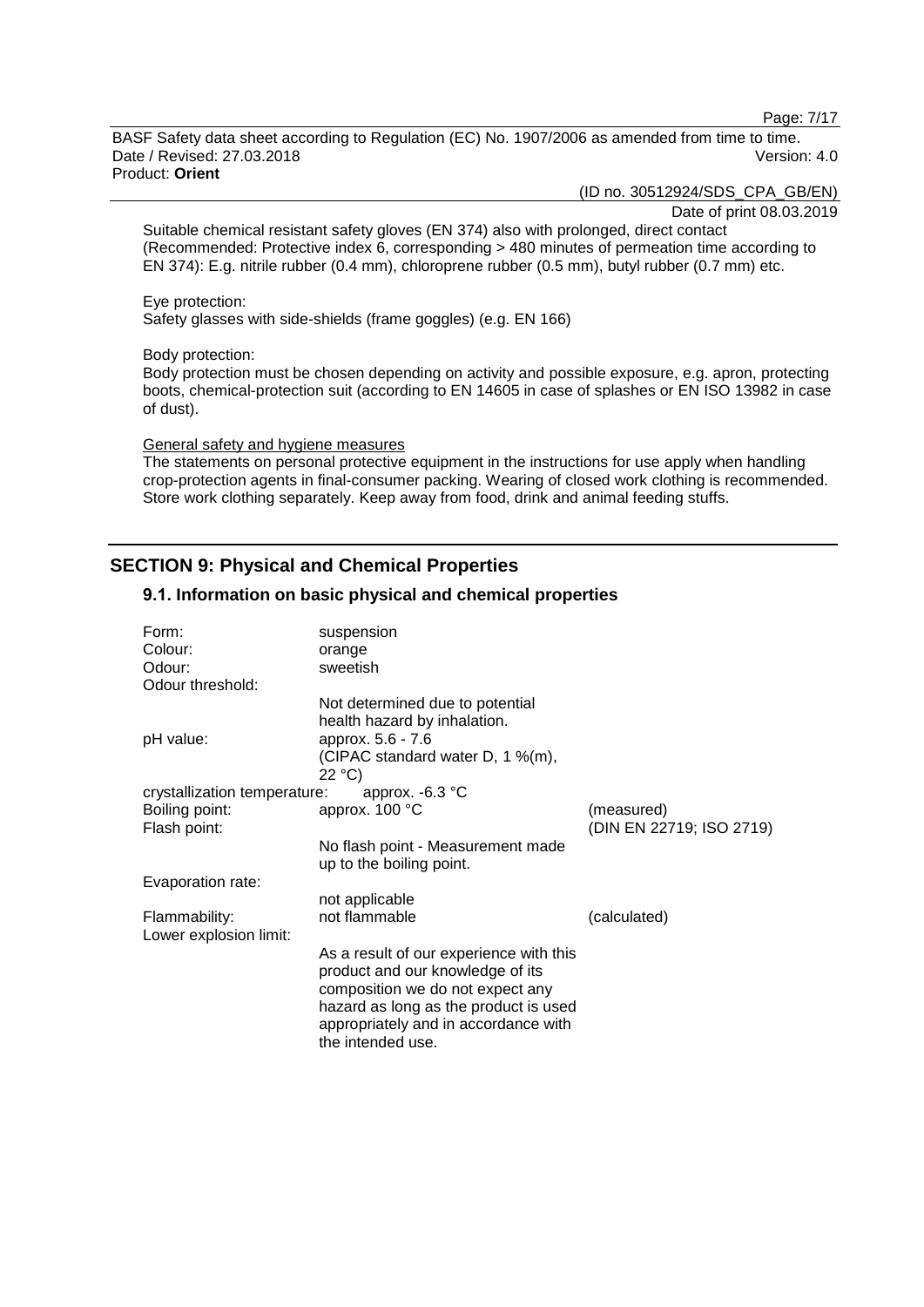Page: 8/17

BASF Safety data sheet according to Regulation (EC) No. 1907/2006 as amended from time to time. Date / Revised: 27.03.2018 Version: 4.0 Product: **Orient**

(ID no. 30512924/SDS\_CPA\_GB/EN)

|                                                     |                                                                                                                 | Date of print 08.03.2019     |
|-----------------------------------------------------|-----------------------------------------------------------------------------------------------------------------|------------------------------|
| Upper explosion limit:                              |                                                                                                                 |                              |
|                                                     | As a result of our experience with this<br>product and our knowledge of its<br>composition we do not expect any |                              |
|                                                     | hazard as long as the product is used                                                                           |                              |
|                                                     | appropriately and in accordance with                                                                            |                              |
|                                                     | the intended use.<br>385 °C                                                                                     |                              |
| Ignition temperature:                               | The product has not been tested.                                                                                | (Directive 92/69/EEC, A.15)  |
|                                                     | The statement has been derived from                                                                             |                              |
|                                                     | substances/products of a similar                                                                                |                              |
|                                                     | structure or composition.                                                                                       |                              |
| Vapour pressure:                                    | approx. 23 hPa                                                                                                  |                              |
|                                                     | (20 °C)                                                                                                         |                              |
|                                                     | Information applies to the solvent.                                                                             |                              |
| Density:                                            | approx. 1.12 g/cm3                                                                                              | (OECD Guideline 109)         |
|                                                     | (20 °C)                                                                                                         |                              |
| Relative vapour density (air):                      |                                                                                                                 |                              |
|                                                     | not applicable                                                                                                  |                              |
| Solubility in water:                                | dispersible                                                                                                     |                              |
| Partitioning coefficient n-octanol/water (log Kow): |                                                                                                                 |                              |
|                                                     | not applicable<br>Thermal decomposition: No decomposition if stored and handled as prescribed/indicated.        |                              |
| Viscosity, dynamic:                                 | approx. 66 - 68 mPa.s                                                                                           | (OECD 114)                   |
|                                                     | (20 °C, 100 1/s)                                                                                                |                              |
| Explosion hazard:                                   | Based on the chemical structure                                                                                 | (Directive 92/69/EEC, A.14)  |
|                                                     | there is no indicating of explosive                                                                             |                              |
|                                                     | properties.                                                                                                     |                              |
| Fire promoting properties:                          | not fire-propagating                                                                                            | (Directive 2004/73/EC, A.21) |
|                                                     |                                                                                                                 |                              |

### **9.2. Other information**

Other Information:

If necessary, information on other physical and chemical parameters is indicated in this section.

### **SECTION 10: Stability and Reactivity**

#### **10.1. Reactivity**

No hazardous reactions if stored and handled as prescribed/indicated.

### **10.2. Chemical stability**

The product is stable if stored and handled as prescribed/indicated.

#### **10.3. Possibility of hazardous reactions**

No hazardous reactions if stored and handled as prescribed/indicated.

#### **10.4. Conditions to avoid**

See MSDS section 7 - Handling and storage.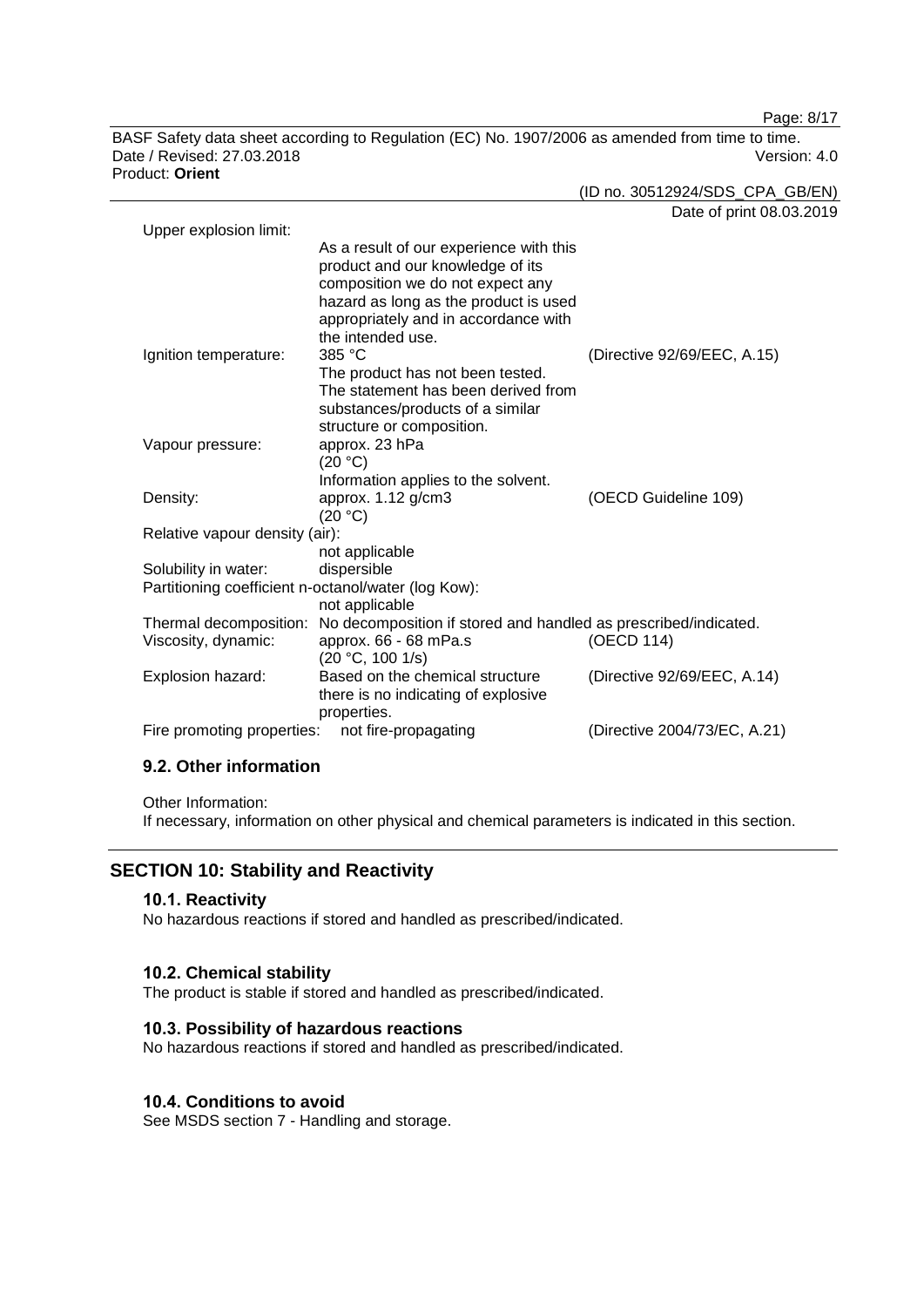Page: 9/17

BASF Safety data sheet according to Regulation (EC) No. 1907/2006 as amended from time to time. Date / Revised: 27.03.2018 Version: 4.0 Product: **Orient**

> (ID no. 30512924/SDS\_CPA\_GB/EN) Date of print 08.03.2019

#### **10.5. Incompatible materials**

Substances to avoid: strong oxidizing agents, strong bases, strong acids

#### **10.6. Hazardous decomposition products**

Hazardous decomposition products: No hazardous decomposition products if stored and handled as prescribed/indicated.

### **SECTION 11: Toxicological Information**

#### **11.1. Information on toxicological effects**

Acute toxicity

Assessment of acute toxicity:

Virtually nontoxic after a single ingestion. Virtually nontoxic after a single skin contact. Virtually nontoxic by inhalation. The product has not been tested. The statement has been derived from substances/products of a similar structure or composition.

Experimental/calculated data: LD50 rat (oral): > 5,000 mg/kg (OECD Guideline 401)

LC50 rat (by inhalation): > 3.75 mg/l 4 h (OECD Guideline 403) Highest concentration available for testing. No mortality was observed. An aerosol with respirable particles was tested.

LD50 rat (dermal): > 4,000 mg/kg (OECD Guideline 402) No mortality was observed.

#### Irritation

Assessment of irritating effects:

Not irritating to the eyes. Not irritating to the skin. The product has not been tested. The statement has been derived from substances/products of a similar structure or composition.

Experimental/calculated data: Skin corrosion/irritation rabbit: non-irritant (OECD Guideline 404)

Serious eye damage/irritation rabbit: non-irritant (OECD Guideline 405)

#### Respiratory/Skin sensitization

Assessment of sensitization:

There is no evidence of a skin-sensitizing potential. The product has not been tested. The statement has been derived from substances/products of a similar structure or composition.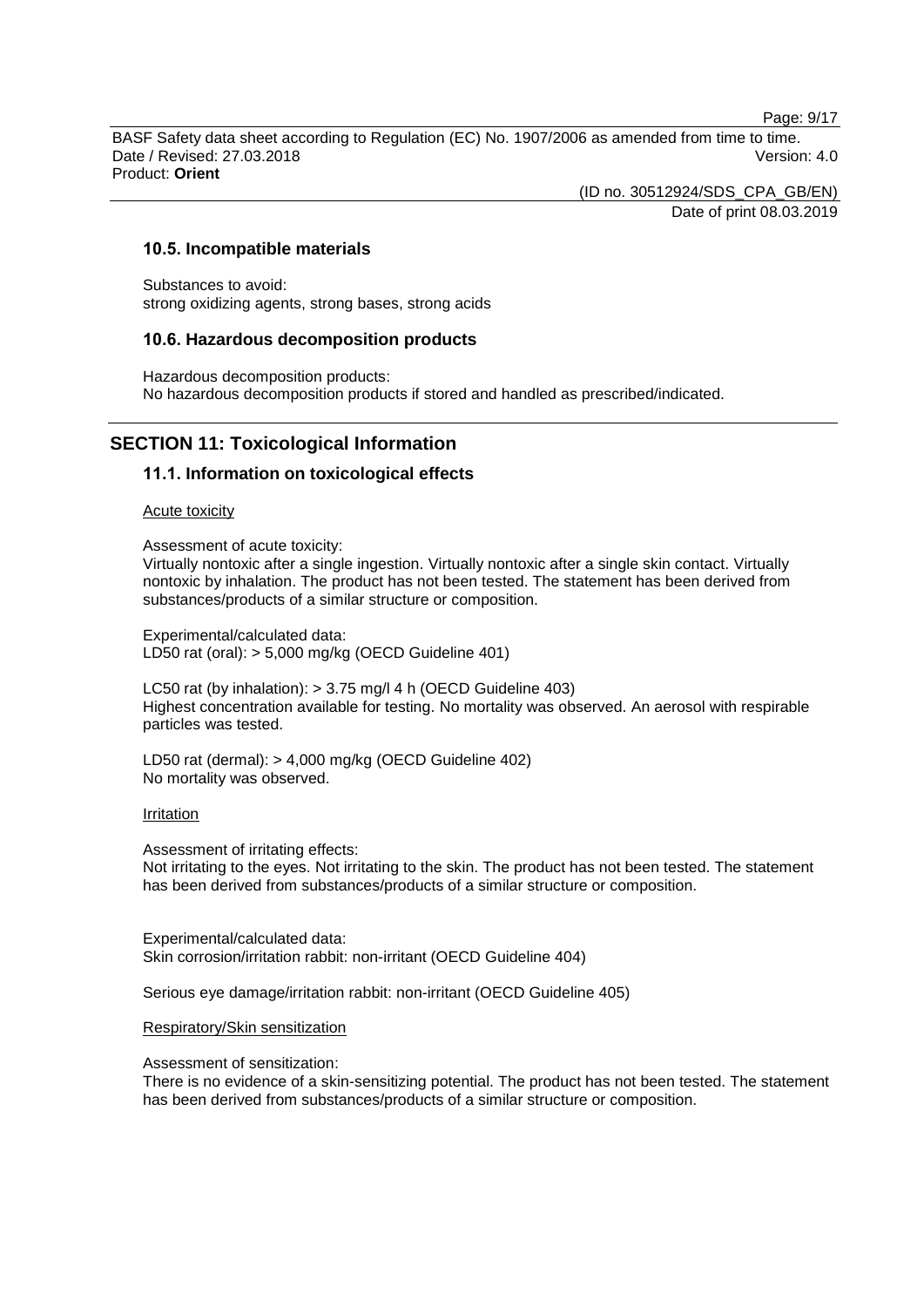Page: 10/17

BASF Safety data sheet according to Regulation (EC) No. 1907/2006 as amended from time to time. Date / Revised: 27.03.2018 Version: 4.0 Product: **Orient**

(ID no. 30512924/SDS\_CPA\_GB/EN)

Date of print 08.03.2019

Experimental/calculated data:

modified Buehler test guinea pig: Skin sensitizing effects were not observed in animal studies. (OECD Guideline 406)

#### Germ cell mutagenicity

Assessment of mutagenicity:

The product has not been tested. The statement has been derived from the properties of the individual components. Mutagenicity tests revealed no genotoxic potential.

#### **Carcinogenicity**

Assessment of carcinogenicity: The product has not been tested. The statement has been derived from the properties of the individual components.

#### *Information on: pendimethalin (ISO); N-(1-ethylpropyl)-2,6-dinitro-3,4-xylidine Assessment of carcinogenicity:*

*In long-term studies in rats the substance induced thyroid tumors. The effect is caused by an animal specific mechanism that has no human counter part. In long-term studies in mice in which the substance was given by feed, a carcinogenic effect was not observed.* ----------------------------------

# Reproductive toxicity

Assessment of reproduction toxicity:

The product has not been tested. The statement has been derived from the properties of the individual components. The results of animal studies gave no indication of a fertility impairing effect.

Developmental toxicity

#### Assessment of teratogenicity:

The product has not been tested. The statement has been derived from the properties of the individual components. Animal studies gave no indication of a developmental toxic effect at doses that were not toxic to the parental animals.

#### Specific target organ toxicity (single exposure)

Assessment of STOT single:

The available information is not sufficient for the evaluation of specific target organ toxicity.

Repeated dose toxicity and Specific target organ toxicity (repeated exposure)

Assessment of repeated dose toxicity:

The product has not been tested. The statement has been derived from the properties of the individual components.

*Information on: pendimethalin (ISO); N-(1-ethylpropyl)-2,6-dinitro-3,4-xylidine Assessment of repeated dose toxicity:*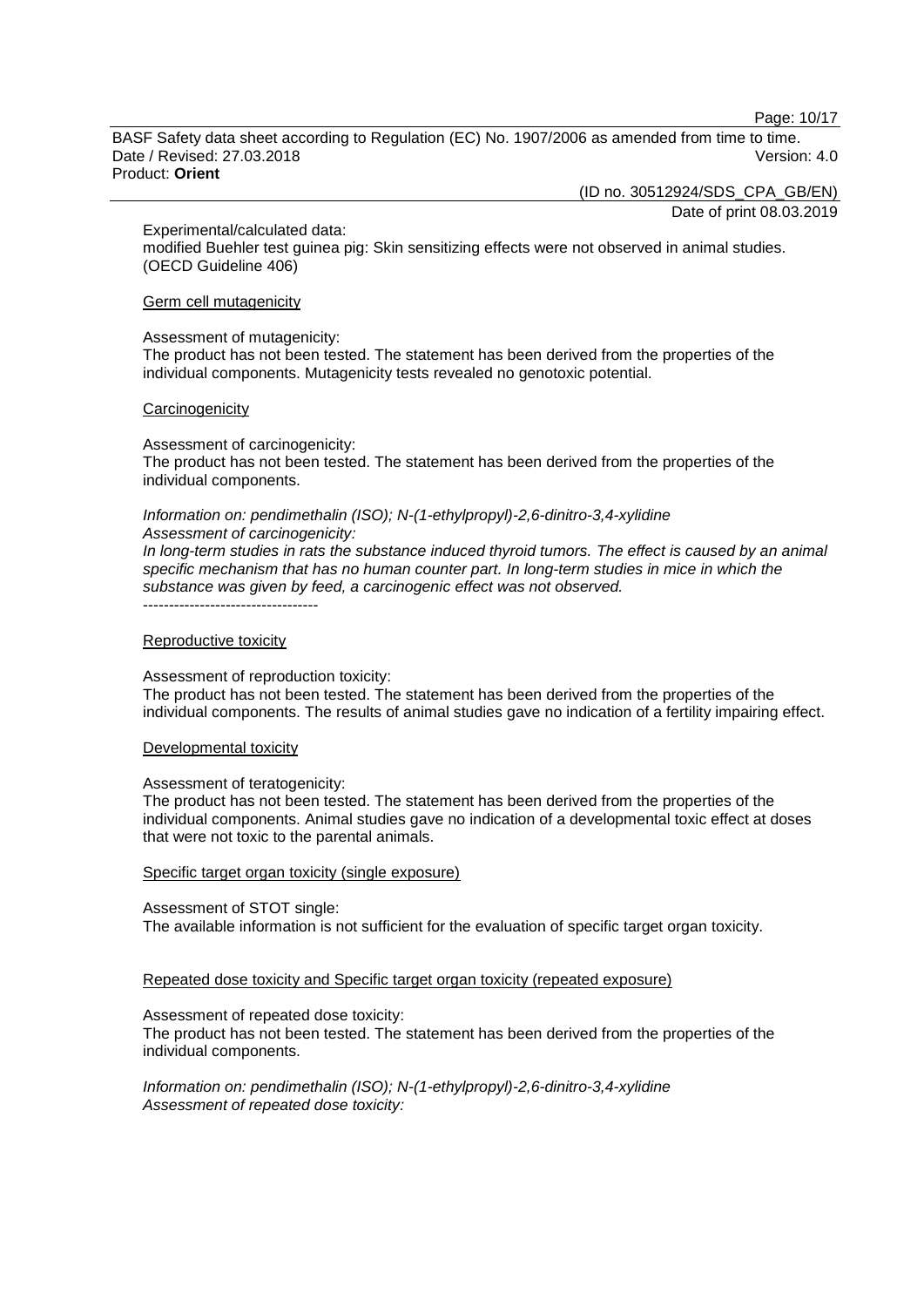Page: 11/17

BASF Safety data sheet according to Regulation (EC) No. 1907/2006 as amended from time to time. Date / Revised: 27.03.2018 Version: 4.0 Product: **Orient**

(ID no. 30512924/SDS\_CPA\_GB/EN)

Date of print 08.03.2019

*No substance-specific organtoxicity was observed after repeated administration to animals. Adaptive effects were observed after repeated exposure in animal studies.*

*Information on: picolinafen (ISO); 2-Pyridinecarboxamide, N-(4-fluorophenyl)-6-[3- (trifluoromethyl)phenoxy]- Assessment of repeated dose toxicity: Repeated exposure to large quantities may affect certain organs.*

*Information on: Silica gel, precipitated, crystalline free Assessment of repeated dose toxicity: The substance may cause damage to the lung after repeated inhalation of high doses.*

#### Aspiration hazard

----------------------------------

No aspiration hazard expected. The product has not been tested. The statement has been derived from the properties of the individual components.

#### Other relevant toxicity information

Misuse can be harmful to health.

### **SECTION 12: Ecological Information**

#### **12.1. Toxicity**

Assessment of aquatic toxicity: Very toxic to aquatic life with long lasting effects. The product has not been tested. The statement has been derived from substances/products of a similar structure or composition.

Toxicity to fish: LC50 (96 h) 4.08 mg/l, Oncorhynchus mykiss (EPA 72-1, Flow through.)

Aquatic invertebrates: EC50 (48 h) 9.81 mg/l, Daphnia magna (OPP 72-2 (EPA-guideline), static)

No observed effect concentration (21 d) 0.00881 mg/l, Daphnia magna

Aquatic plants: EC50 (72 h) 0.0299 mg/l (growth rate), Selenastrum capricornutum (OECD Guideline 201, static)

No observed effect concentration (72 h) 0.0017 mg/l, Selenastrum capricornutum

EC50 (72 h) 0.0122 mg/l (growth rate), Selenastrum capricornutum

EC10 (72 h) 0.007 mg/l, Selenastrum capricornutum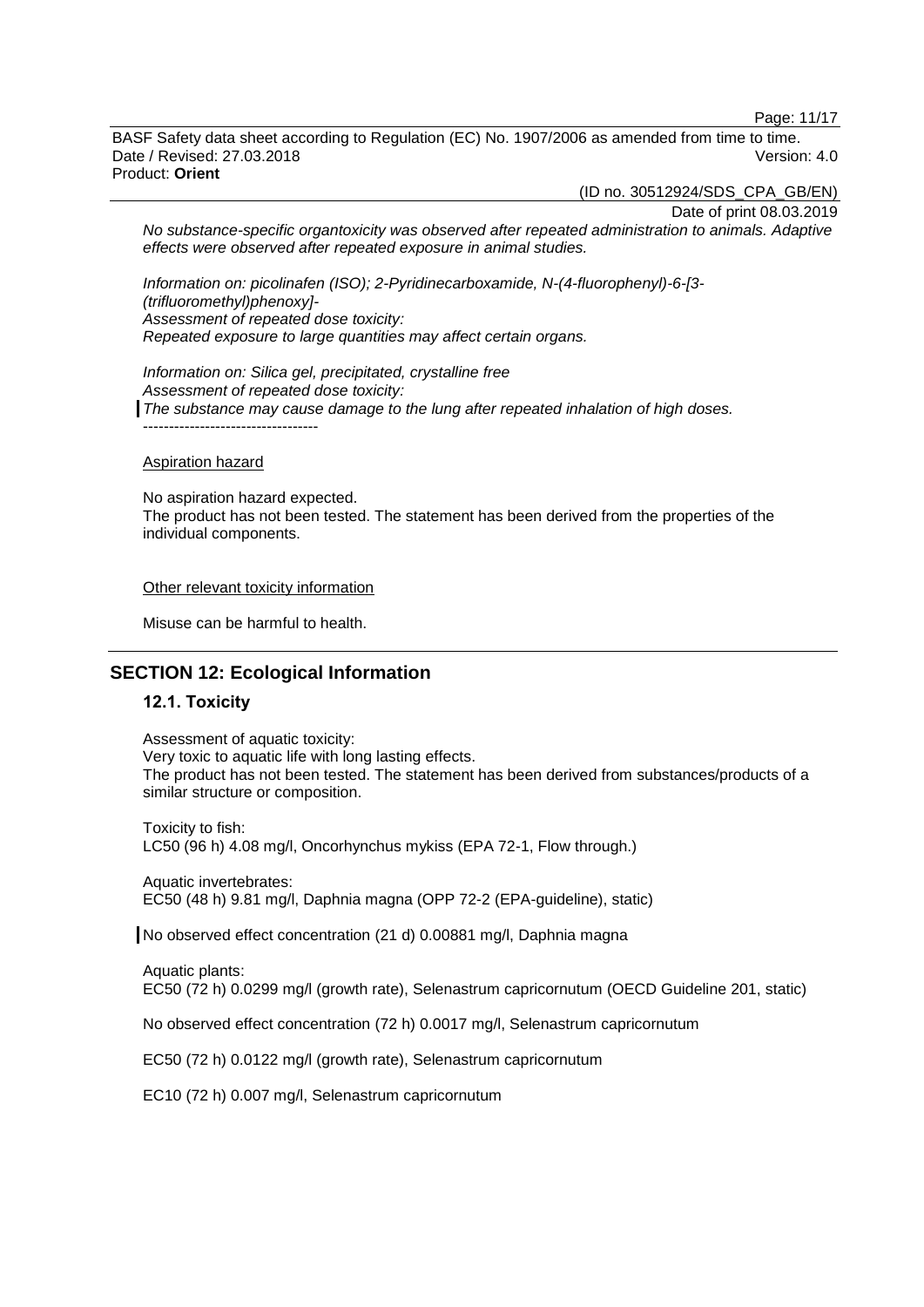Page: 12/17

BASF Safety data sheet according to Regulation (EC) No. 1907/2006 as amended from time to time. Date / Revised: 27.03.2018 Version: 4.0 Product: **Orient**

(ID no. 30512924/SDS\_CPA\_GB/EN)

Date of print 08.03.2019

Chronic toxicity to fish:

No observed effect concentration (28 d) 0.486 mg/l, Oncorhynchus mykiss

#### **12.2. Persistence and degradability**

Assessment biodegradation and elimination (H2O): The product has not been tested. The statement has been derived from the properties of the individual components.

*Information on: pendimethalin (ISO); N-(1-ethylpropyl)-2,6-dinitro-3,4-xylidine Assessment biodegradation and elimination (H2O): Not readily biodegradable (by OECD criteria).*

*Information on: picolinafen (ISO); 2-Pyridinecarboxamide, N-(4-fluorophenyl)-6-[3- (trifluoromethyl)phenoxy]- Assessment biodegradation and elimination (H2O): Not readily biodegradable (by OECD criteria).*

----------------------------------

#### **12.3. Bioaccumulative potential**

Assessment bioaccumulation potential: The product has not been tested. The statement has been derived from the properties of the individual components.

*Information on: pendimethalin (ISO); N-(1-ethylpropyl)-2,6-dinitro-3,4-xylidine Bioaccumulation potential: Bioconcentration factor: 5,100 Based on a weight of evidence, the compound will not bioaccumulate.*

*Information on: picolinafen (ISO); 2-Pyridinecarboxamide, N-(4-fluorophenyl)-6-[3- (trifluoromethyl)phenoxy]- Bioaccumulation potential: Bioconcentration factor: 580 Accumulation in organisms is not to be expected.* ----------------------------------

#### **12.4. Mobility in soil**

Assessment transport between environmental compartments: Adsorption in soil: The product has not been tested. The statement has been derived from the properties of the individual components.

*Information on: pendimethalin (ISO); N-(1-ethylpropyl)-2,6-dinitro-3,4-xylidine Assessment transport between environmental compartments: Volatility: The substance will slowly evaporate into the atmosphere from the water surface. Adsorption in soil: Following exposure to soil, adsorption to solid soil particles is probable, therefore contamination of groundwater is not expected.*

*Information on: picolinafen (ISO); 2-Pyridinecarboxamide, N-(4-fluorophenyl)-6-[3- (trifluoromethyl)phenoxy]-*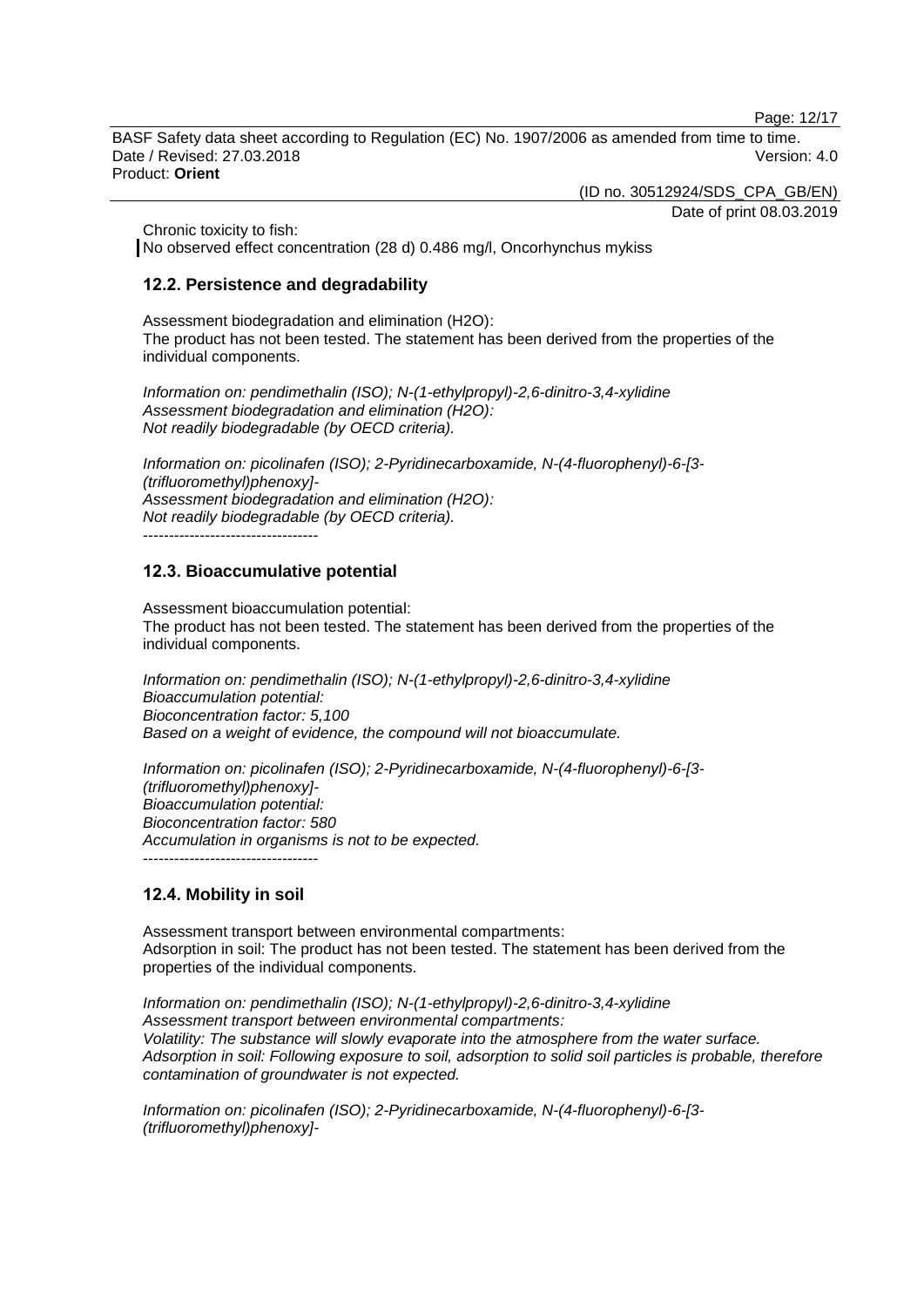Page: 13/17

BASF Safety data sheet according to Regulation (EC) No. 1907/2006 as amended from time to time. Date / Revised: 27.03.2018 Version: 4.0 Product: **Orient**

(ID no. 30512924/SDS\_CPA\_GB/EN)

Date of print 08.03.2019

*Assessment transport between environmental compartments: Adsorption in soil: Following exposure to soil, adsorption to solid soil particles is probable, therefore contamination of groundwater is not expected.* ----------------------------------

#### **12.5. Results of PBT and vPvB assessment**

The product does not contain a substance fulfilling the PBT (persistent/bioaccumulative/toxic) criteria or the vPvB (very persistent/very bioaccumulative) criteria.

#### **12.6. Other adverse effects**

The product does not contain substances that are listed in Regulation (EC) 1005/2009 on substances that deplete the ozone layer.

#### **12.7. Additional information**

Other ecotoxicological advice: Do not discharge product into the environment without control.

### **SECTION 13: Disposal Considerations**

#### **13.1. Waste treatment methods**

Must be disposed of or incinerated in accordance with local regulations.

The UK Environmental Protection (Duty of Care) Regulations (EP) and amendments should be noted (United Kingdom).

This product and any uncleaned containers must be disposed of as hazardous waste in accordance with the 2005 Hazardous Waste Regulations and amendments (United Kingdom)

Contaminated packaging: Contaminated packaging should be emptied as far as possible and disposed of in the same manner as the substance/product.

### **SECTION 14: Transport Information**

#### **Land transport**

ADR

| UN number                           | UN3082                                       |
|-------------------------------------|----------------------------------------------|
| UN proper shipping name:            | ENVIRONMENTALLY HAZARDOUS SUBSTANCE, LIQUID, |
|                                     | N.O.S. (contains PENDIMETHALIN)              |
| Transport hazard class(es): 9, EHSM |                                              |
| Packing group:                      |                                              |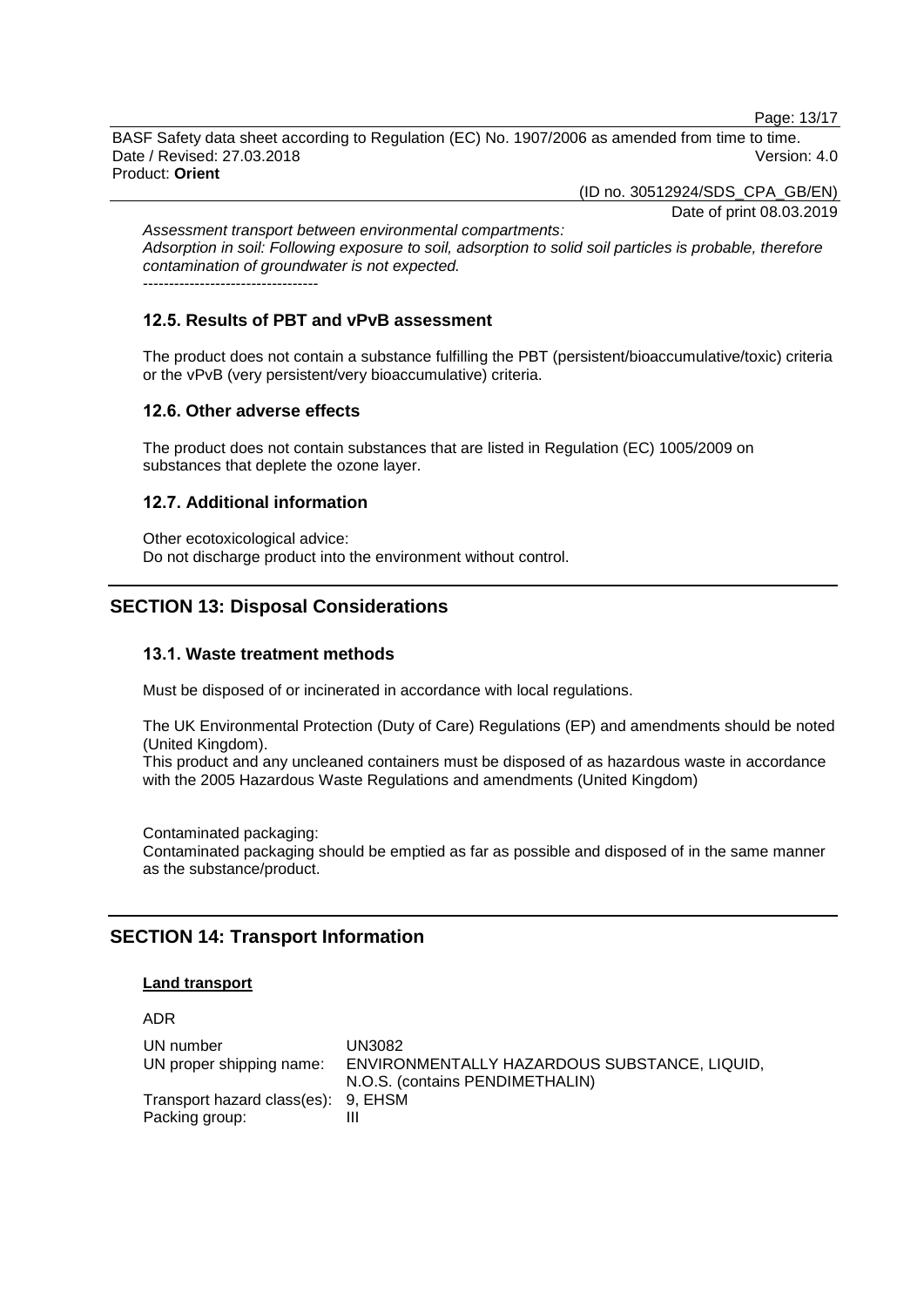Page: 14/17

BASF Safety data sheet according to Regulation (EC) No. 1907/2006 as amended from time to time. Date / Revised: 27.03.2018 Product: **Orient**

(ID no. 30512924/SDS\_CPA\_GB/EN)

|       |                                                                                                             | Date of print 08.03.2019                                                                         |
|-------|-------------------------------------------------------------------------------------------------------------|--------------------------------------------------------------------------------------------------|
|       | Environmental hazards:<br>Special precautions for                                                           | yes                                                                                              |
| user: | None known                                                                                                  |                                                                                                  |
|       |                                                                                                             |                                                                                                  |
|       | <b>RID</b>                                                                                                  |                                                                                                  |
|       | UN number<br>UN proper shipping name:                                                                       | <b>UN3082</b><br>ENVIRONMENTALLY HAZARDOUS SUBSTANCE, LIQUID,<br>N.O.S. (contains PENDIMETHALIN) |
|       | Transport hazard class(es):<br>Packing group:<br>Environmental hazards:<br>Special precautions for<br>user: | 9, EHSM<br>III<br>yes<br>None known                                                              |
|       | <b>Inland waterway transport</b><br><b>ADN</b>                                                              |                                                                                                  |
|       | UN number<br>UN proper shipping name:                                                                       | <b>UN3082</b><br>ENVIRONMENTALLY HAZARDOUS SUBSTANCE, LIQUID,<br>N.O.S. (contains PENDIMETHALIN) |
|       | Transport hazard class(es):<br>Packing group:<br>Environmental hazards:<br>Special precautions for<br>user: | 9, EHSM<br>III<br>yes<br>None known                                                              |
|       | <b>Transport in inland waterway vessel</b><br>Not evaluated                                                 |                                                                                                  |
|       | Sea transport                                                                                               |                                                                                                  |
|       | <b>IMDG</b>                                                                                                 |                                                                                                  |
|       | UN number:                                                                                                  | <b>UN 3082</b>                                                                                   |
|       | UN proper shipping name:                                                                                    | ENVIRONMENTALLY HAZARDOUS SUBSTANCE, LIQUID,<br>N.O.S. (contains PENDIMETHALIN)                  |
|       | Transport hazard class(es):                                                                                 | 9, EHSM                                                                                          |
|       | Packing group:<br>Environmental hazards:                                                                    | $\mathbf{III}$                                                                                   |
|       |                                                                                                             | yes<br>Marine pollutant: YES                                                                     |
|       | Special precautions for                                                                                     | None known                                                                                       |

### **Air transport**

user: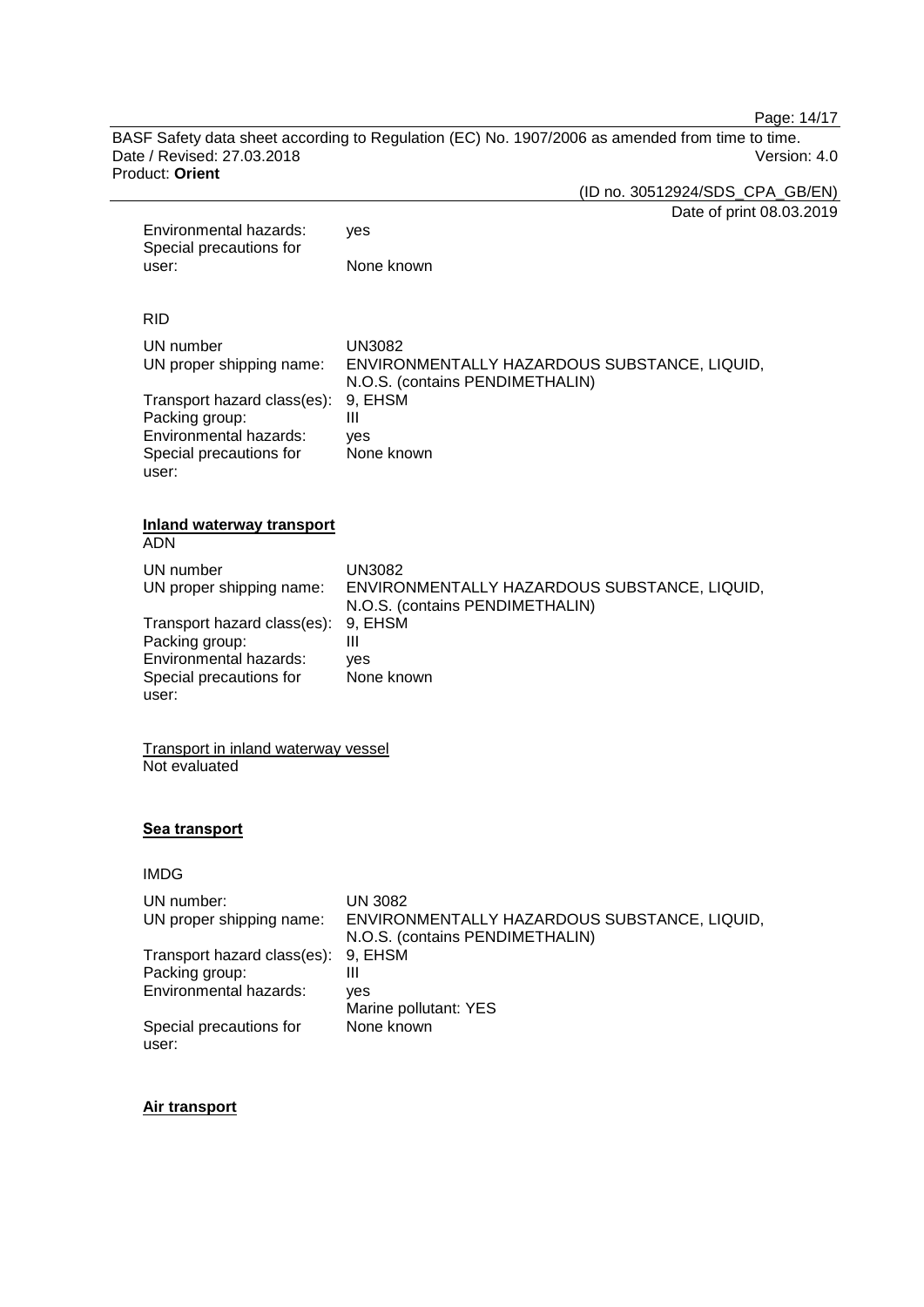Page: 15/17

BASF Safety data sheet according to Regulation (EC) No. 1907/2006 as amended from time to time. Date / Revised: 27.03.2018 Version: 4.0 Product: **Orient**

(ID no. 30512924/SDS\_CPA\_GB/EN)

#### IATA/ICAO

Date of print 08.03.2019

| UN number:<br>UN proper shipping name:                | <b>UN 3082</b><br>ENVIRONMENTALLY HAZARDOUS SUBSTANCE, LIQUID,<br>N.O.S. (contains PENDIMETHALIN) |
|-------------------------------------------------------|---------------------------------------------------------------------------------------------------|
| Transport hazard class(es): 9, EHSM<br>Packing group: | Ш                                                                                                 |
| Environmental hazards:                                | ves                                                                                               |
| Special precautions for<br>user:                      | None known                                                                                        |

#### **14.1. UN number**

See corresponding entries for "UN number" for the respective regulations in the tables above.

#### **14.2. UN proper shipping name**

See corresponding entries for "UN proper shipping name" for the respective regulations in the tables above.

#### **14.3. Transport hazard class(es)**

See corresponding entries for "Transport hazard class(es)" for the respective regulations in the tables above.

### **14.4. Packing group**

See corresponding entries for "Packing group" for the respective regulations in the tables above.

#### **14.5. Environmental hazards**

See corresponding entries for "Environmental hazards" for the respective regulations in the tables above.

#### **14.6. Special precautions for user**

See corresponding entries for "Special precautions for user" for the respective regulations in the tables above.

#### **14.7. Transport in bulk according to Annex II of MARPOL and the IBC Code**

| Regulation:         | Not evaluated |
|---------------------|---------------|
| Shipment approved:  | Not evaluated |
| Pollution name:     | Not evaluated |
| Pollution category: | Not evaluated |
| Ship Type:          | Not evaluated |

### **Further information**

This product is subject to the most recent edition of "The Carriage of Dangerous Goods and Use of Transportable Pressure Equipment Regulations" and their amendments (United Kingdom).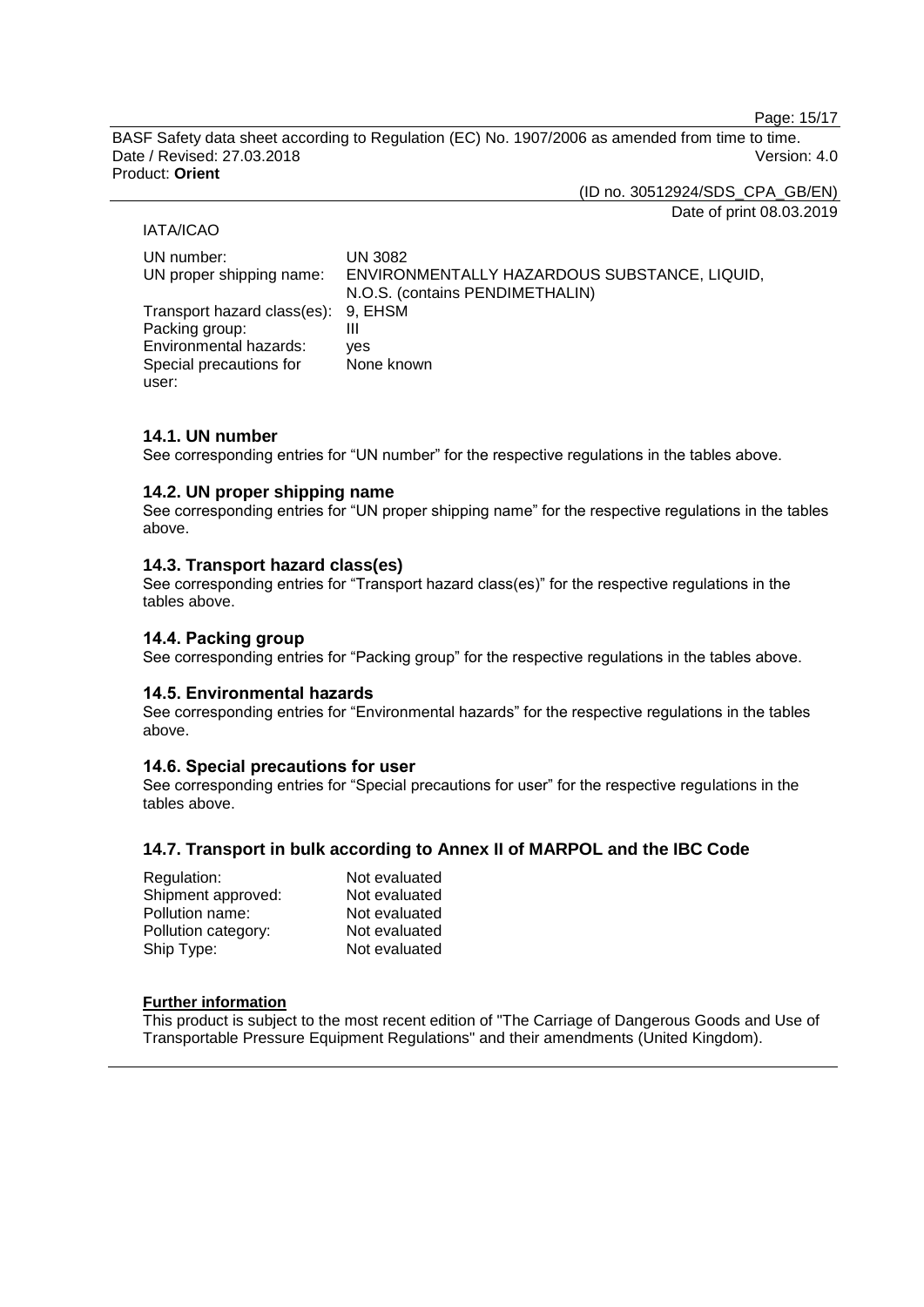Page: 16/17

BASF Safety data sheet according to Regulation (EC) No. 1907/2006 as amended from time to time. Date / Revised: 27.03.2018 Version: 4.0 Product: **Orient**

(ID no. 30512924/SDS\_CPA\_GB/EN)

Date of print 08.03.2019

### **SECTION 15: Regulatory Information**

### **15.1. Safety, health and environmental regulations/legislation specific for the substance or mixture**

#### Prohibitions, Restrictions and Authorizations

Annex XVII of Regulation (EC) No 1907/2006: Number on List: 3 Restrictions of Regulation (EC) No 1907/2006, Annex XVII, do not apply for the intended use(s) of the product given in this MSDS.

This product is classified under the European CLP Regulation. (United Kingdom) The data should be considered when making any assessment under the Control of Substances Hazardous to Health Regulations (COSHH), and related guidance, for example, 'COSHH Essentials' (United Kingdom).

This product may be subject to the Control of Major Accident Hazards Regulations (COMAH), and amendments if specific threshold tonnages are exceeded (United Kingdom).

### **15.2. Chemical Safety Assessment**

Advice on product handling can be found in sections 7 and 8 of this safety data sheet.

### **SECTION 16: Other Information**

For proper and safe use of this product, please refer to the approval conditions laid down on the product label.

Full text of the classifications, including the hazard classes and the hazard statements, if mentioned in section 2 or 3:

| Hazardous to the aquatic environment - acute          |
|-------------------------------------------------------|
| Hazardous to the aquatic environment - chronic        |
| Skin sensitization                                    |
| Serious eye damage/eye irritation                     |
| Acute toxicity                                        |
| Skin corrosion/irritation                             |
| Very toxic to aquatic life.                           |
| Very toxic to aquatic life with long lasting effects. |
| May cause an allergic skin reaction.                  |
| Causes serious eye irritation.                        |
| Causes serious eye damage.                            |
| Causes skin irritation.                               |
| Harmful if swallowed.                                 |
|                                                       |

If you have any queries relating to this MSDS, it's contents or any other product safety related questions, please write to the following e-mail address: product-safety-north@basf.com

The data contained in this safety data sheet are based on our current knowledge and experience and describe the product only with regard to safety requirements. This safety data sheet is neither a Certificate of Analysis (CoA) nor technical data sheet and shall not be mistaken for a specification